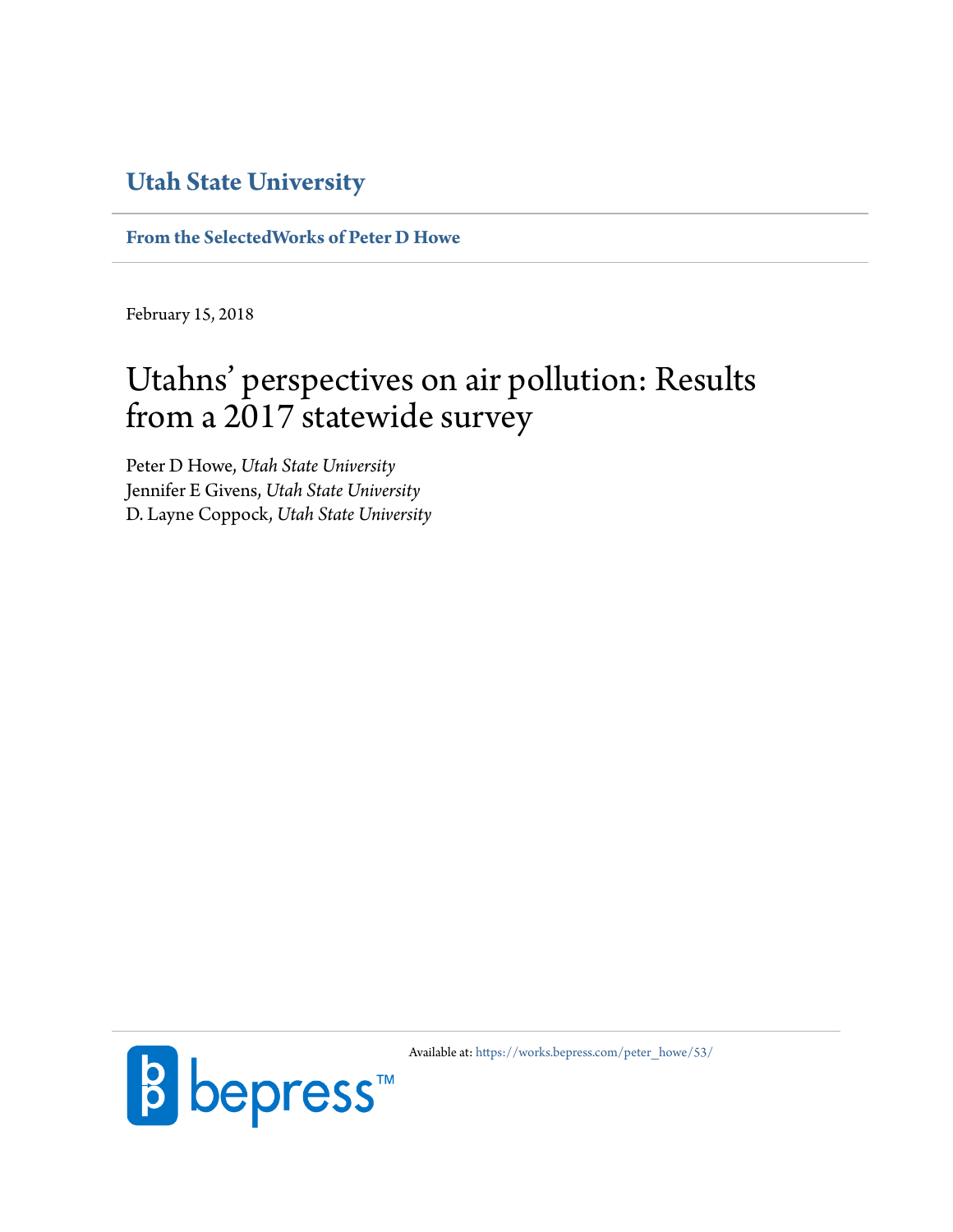# Utahns' perspectives on air pollution

Results from a 2017 statewide survey

Peter D. Howe Assistant Professor, Department of Environment and Society Utah State University peter.howe@usu.edu

Jennifer E. Givens Assistant Professor, Department of Sociology, Social Work, and Anthropology Utah State University jennifer.givens@usu.edu

D. Layne Coppock Professor, Department of Environment and Society Utah State University layne.coppock@usu.edu

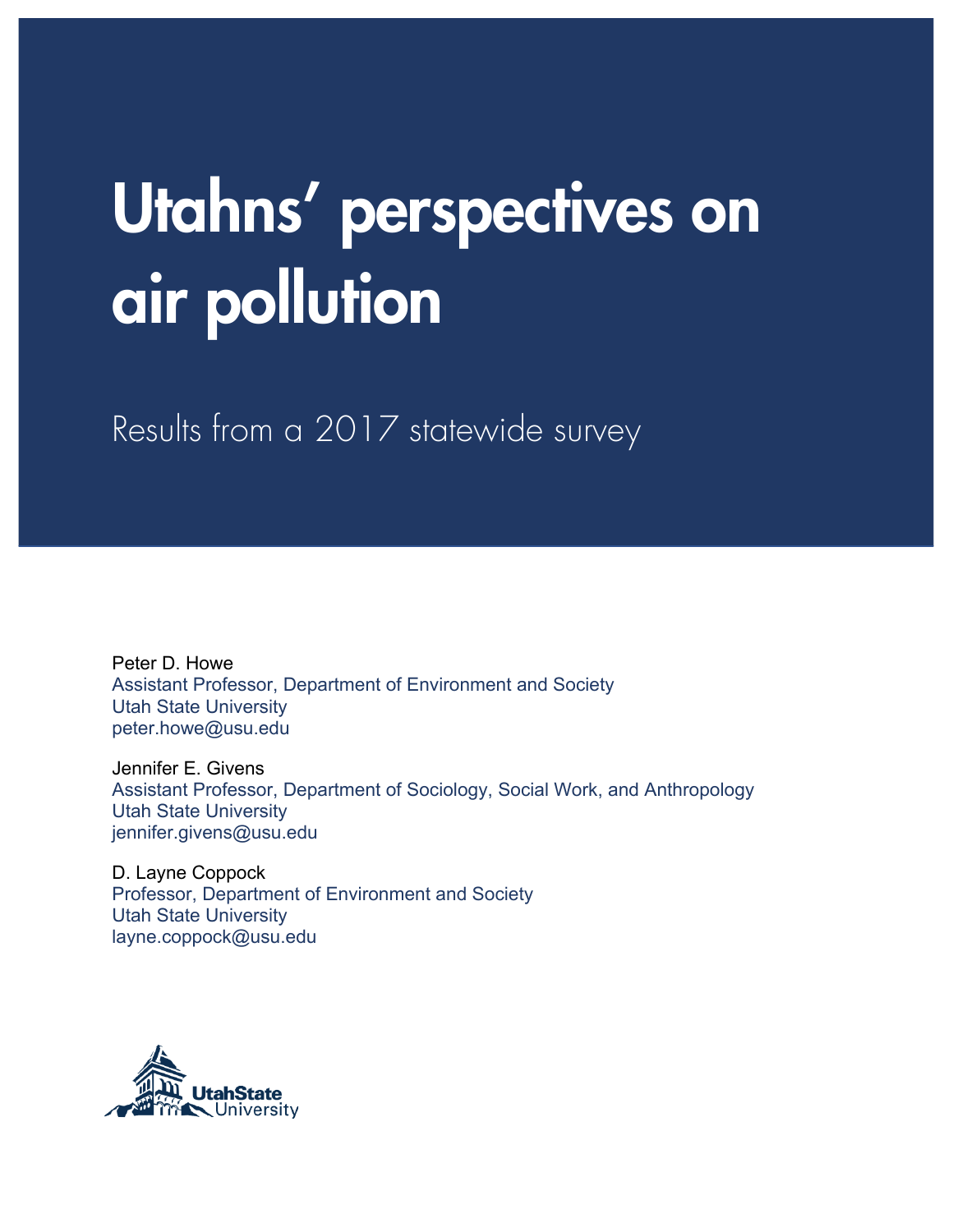#### **Introduction**

This report is based on findings from a survey of Utah residents conducted by Utah State University in July 2017. A quota sample of 1,307 adults (age 18 and over) were interviewed online. Results are weighted to represent the Utah statewide population using a statistical model accounting for age, gender, race/ethnicity, and county of residence. The average margin of error is  $\pm 6$  percentage points at the 95% confidence level. For more details see Appendix (page 13).

Research was conducted as part of project 1210 funded by the Utah Agricultural Experiment Station.

Cite as:

Howe, Peter D., Jennifer E. Givens, and D. Layne Coppock. 2018. "Utahns' perspectives on air pollution: Results from a 2017 statewide survey." Utah State University. Logan, UT. 15 pp. Available at: http://works.bepress.com/peter\_howe/53/

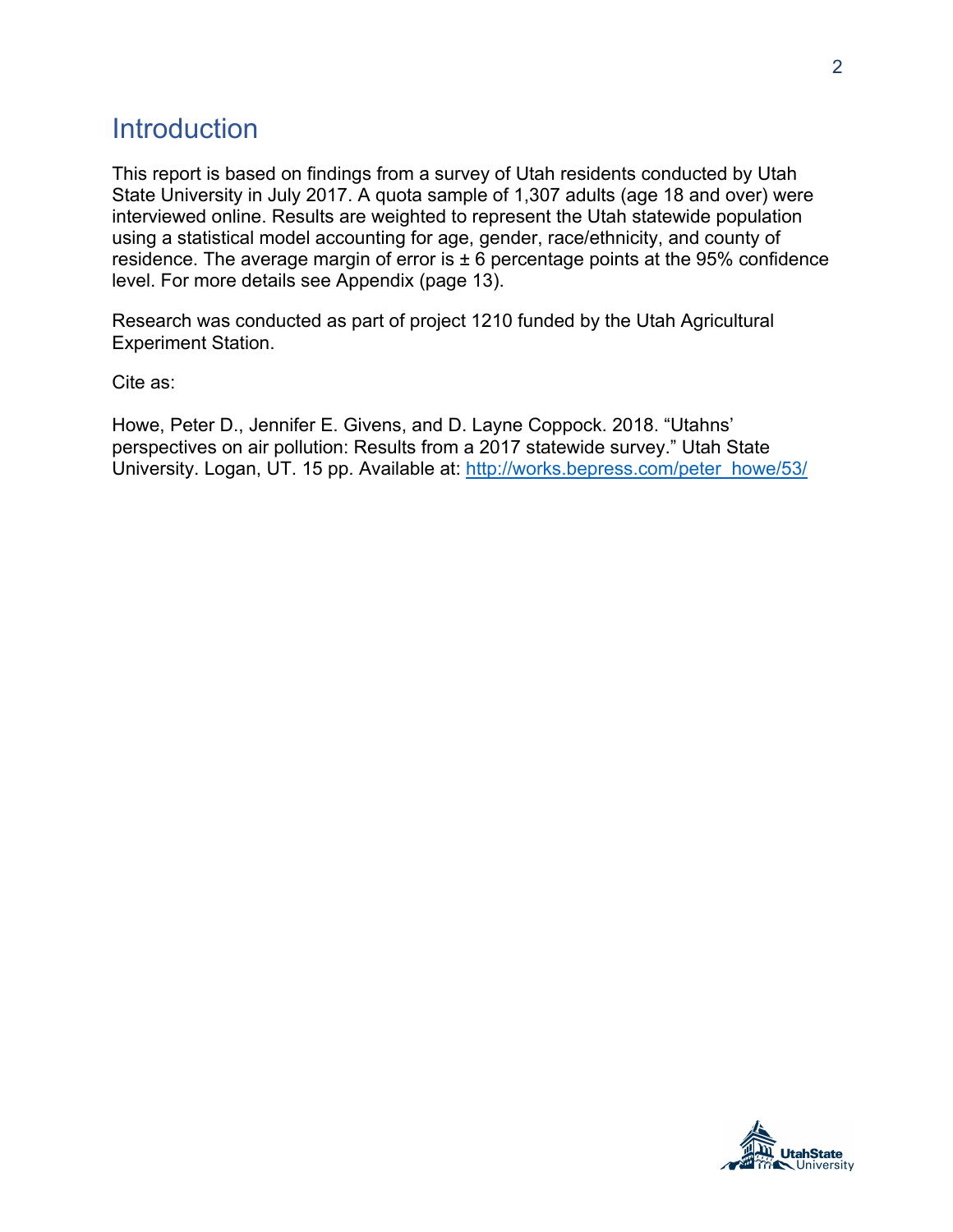#### Executive Summary

This report presents results from a survey of Utah residents conducted in July 2017, focusing on public opinion about air quality and other public health and environmental issues in Utah.

Air pollution is an issue of public concern in Utah. Research results reported here indicate a clear majority of Utahns feel air quality has become worse over the past generation, and that poor air poses a moderate- to high-level threat for personal wellbeing. Most respondents are worried about air pollution, and concerns are greatest in Weber and Salt Lake counties. Most people feel that winter is the season when air quality poses the biggest challenges, followed by summer. Industry and motor vehicles are seen as the major causes of air pollution.

A majority of survey respondents address air-quality problems themselves by conserving energy in the home and reducing driving and idling. Almost one-third have supported public initiatives to reduce air pollution. Smaller numbers carpool, ride bicycles, or take mass transit.

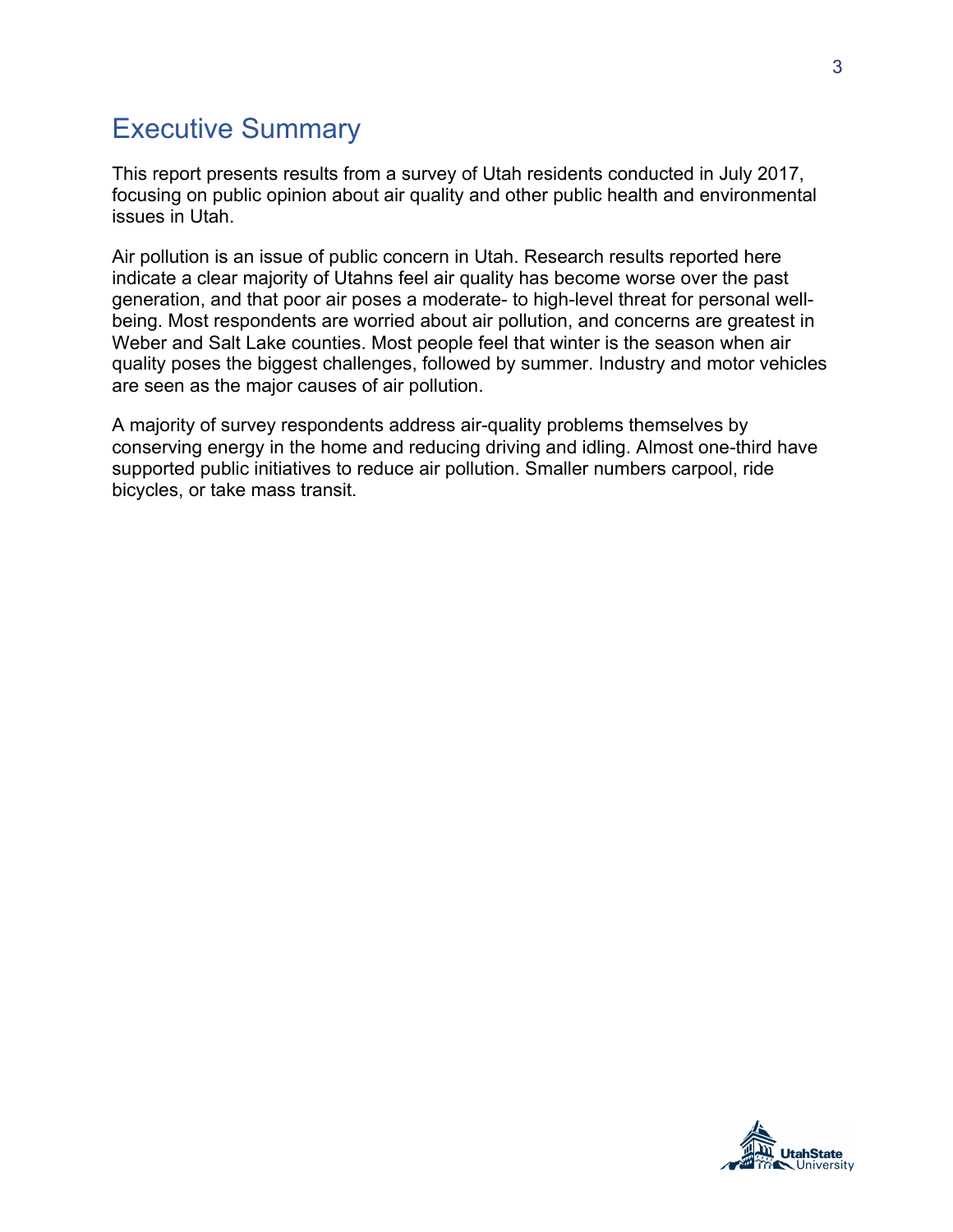#### Most Utahns think air quality has gotten worse over the past 20 years

Over two-thirds of Utahns (68%) think their local air quality has gotten worse as compared to air quality 20 years ago. One-quarter (25%) think air quality has remained the same, while only 6% think it has improved.



**How do you think the current air quality in your local area compares to the air quality 20 years ago?**

*Figure 1: Perceived changes in air quality over the past 20 years.*

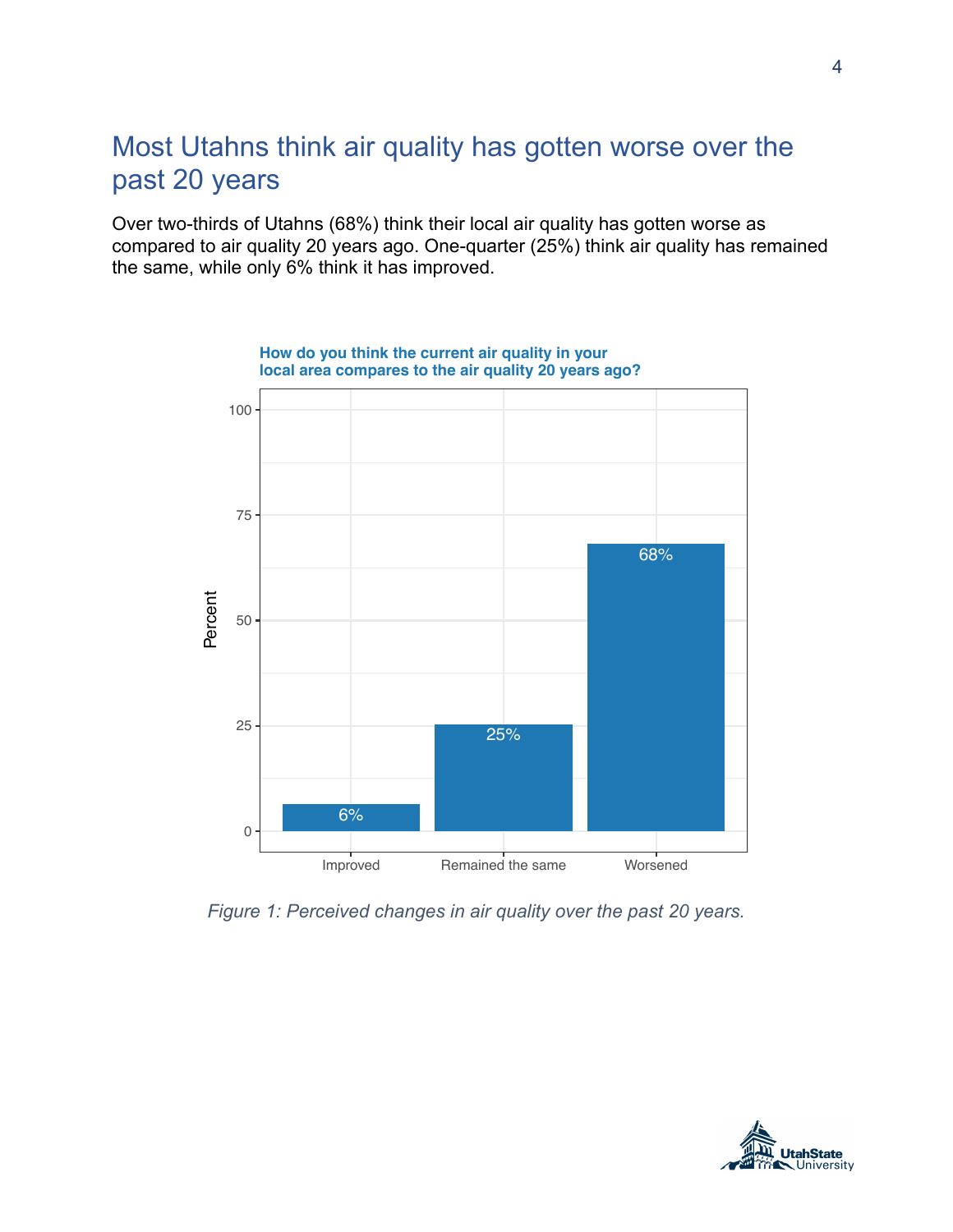#### Utahns think they will be harmed by air pollution

When asked whether they think air pollution will cause them personal harm, a majority of Utahns (60%) think air pollution will harm them a moderate amount to a great deal. About 40% think that air pollution will harm them not at all or only a little.



**How much do you think air pollution will harm you personally?**

*Figure 2: Perceived personal harm from air pollution.*

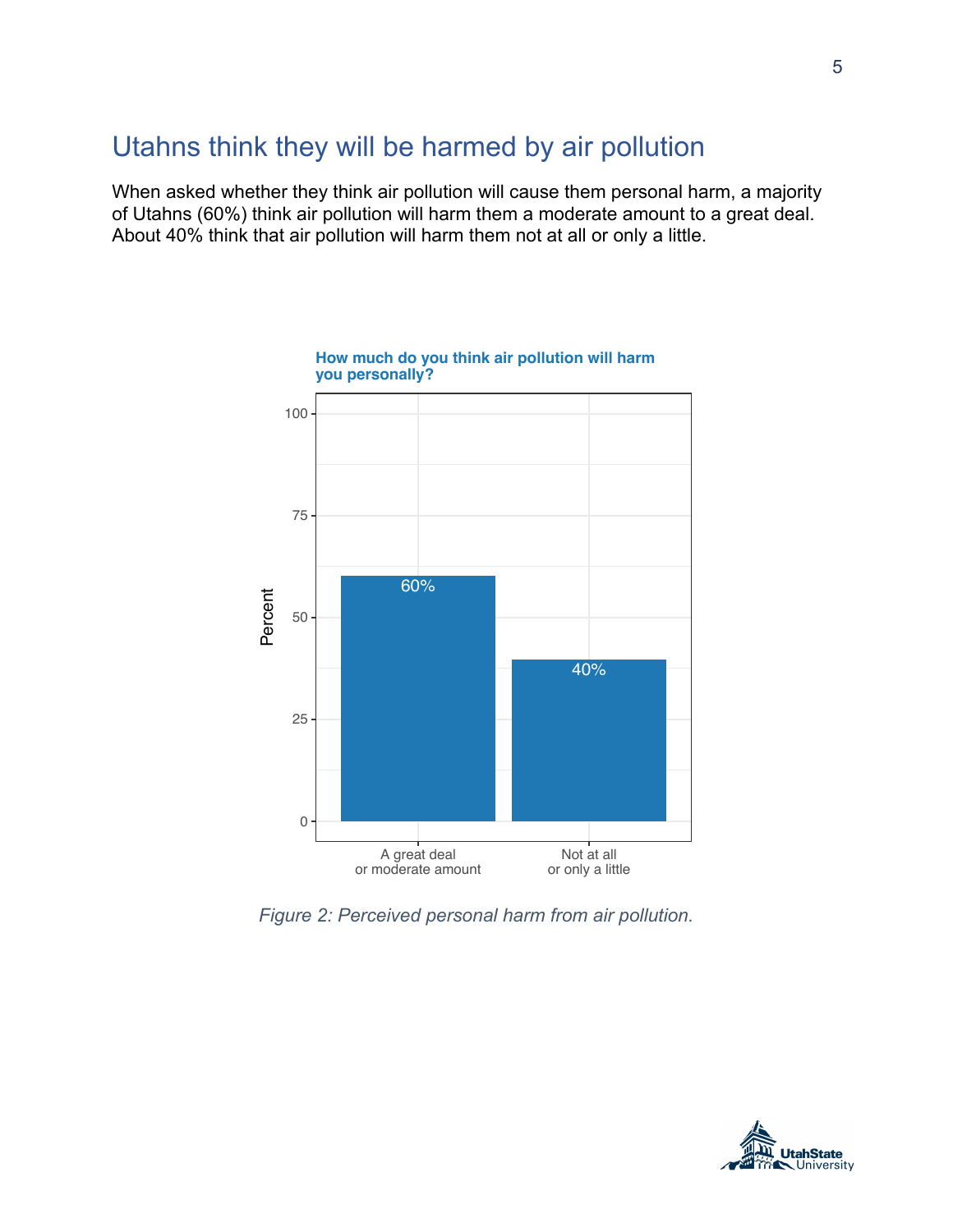#### Most Utahns are worried about air pollution

A large majority of Utahns (85%) are somewhat or very worried about air pollution, while one-third (34%) are very worried. Only 2% are not worried about air pollution.



*Figure 3: Worry about air pollution.*

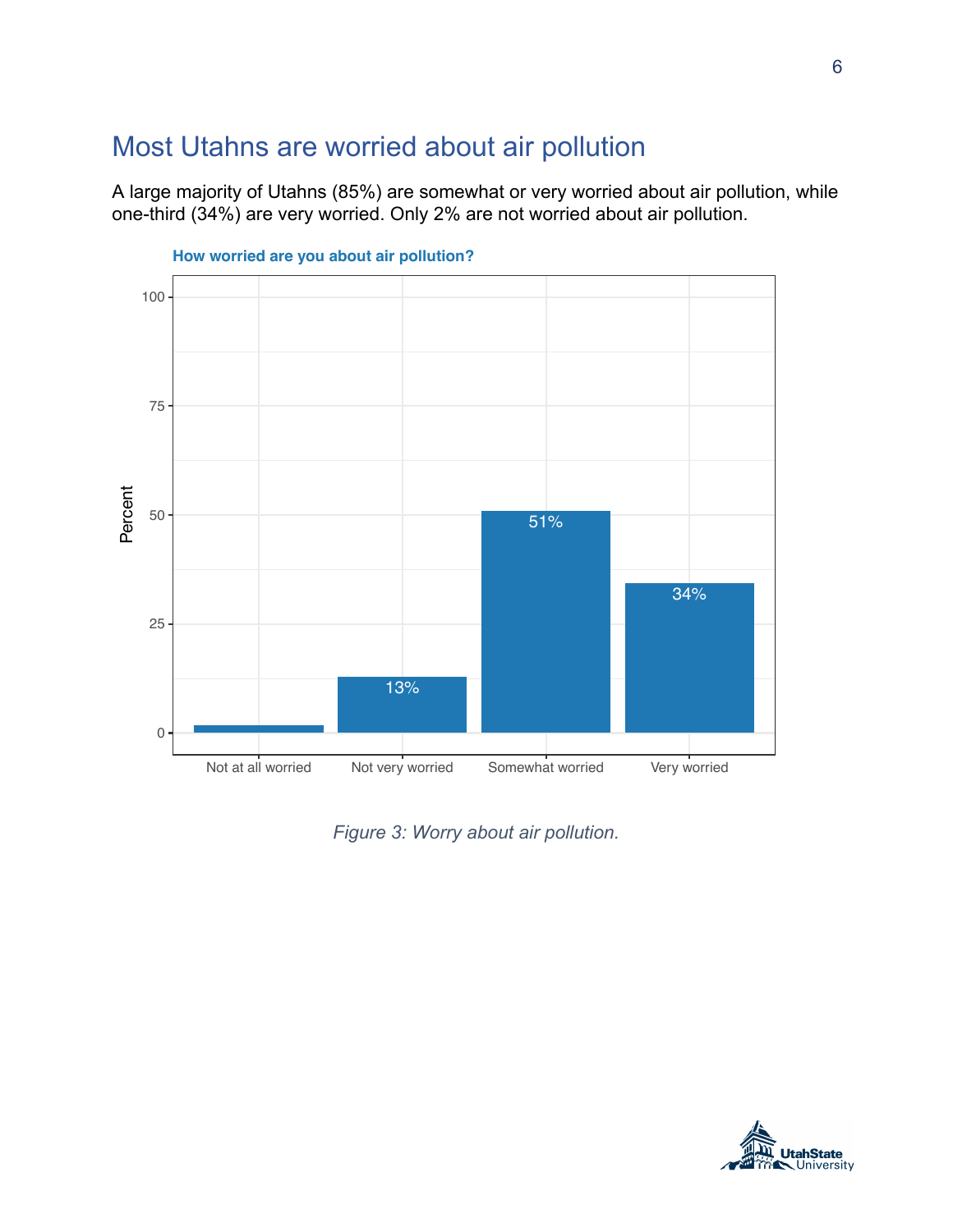### Weber and Salt Lake County residents are most worried about air pollution

Within the state, the highest percentage of residents in Salt Lake County (91%) and Weber County (92%) report being somewhat or very worried about air pollution. Among the largest counties, residents of Washington County were the least likely to be worried about air pollution, although those who are worried still represent a large majority of residents (74%).



*Figure 4: Worry about air pollution in large Utah counties. Lines indicate margins of error for each county.* 

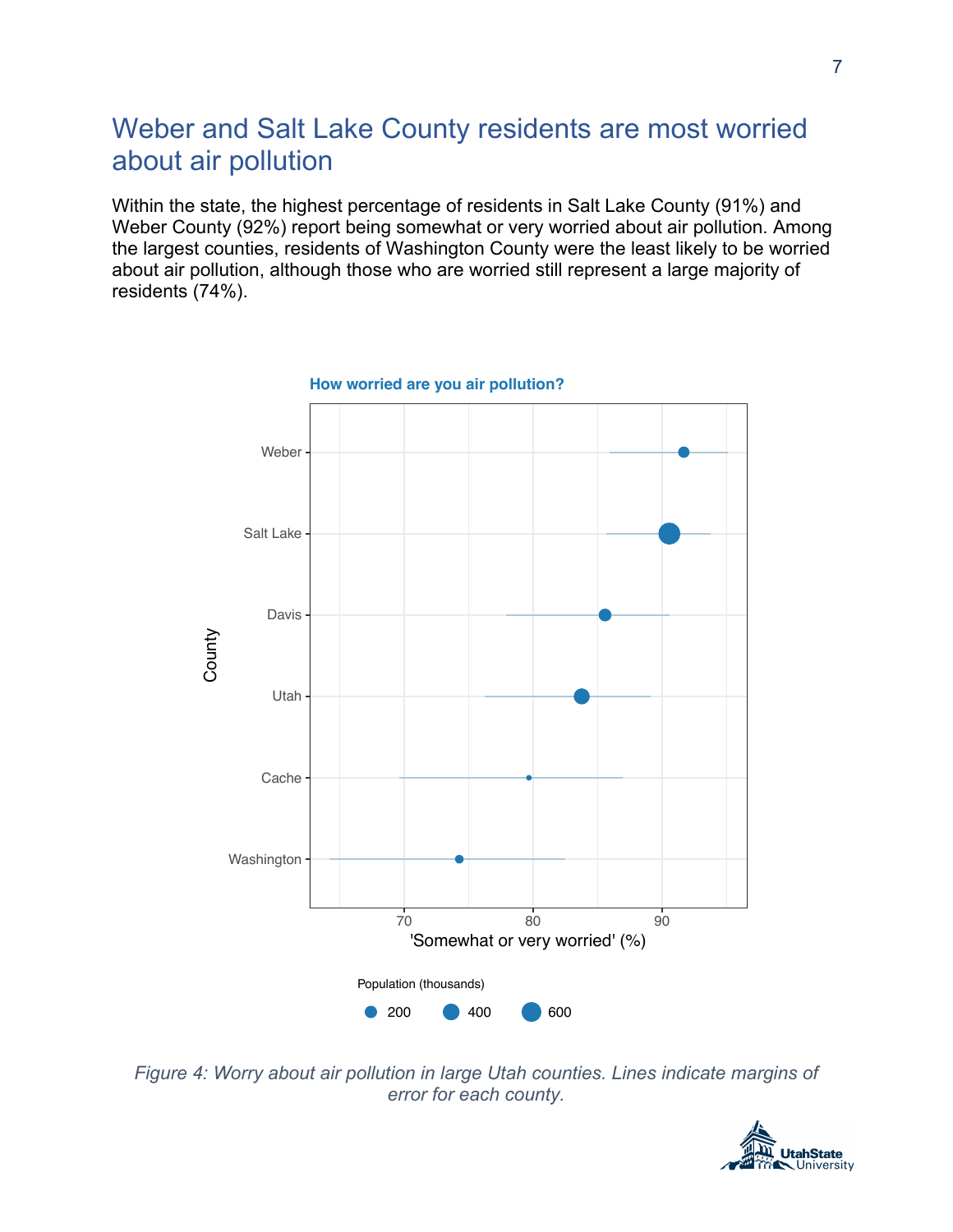#### Winter air pollution is seen as a major problem

Summer, Fall, and Spring air pollution mostly seen as a minor problem

60% of Utahns describe winter air pollution as a "major problem." By contrast, air pollution is a major problem for 30% of Utahns in the summer, 12% in fall, and 10% in spring.



**During which seasons is air pollution a problem or not in your local area? (Winter)**

*Figure 5: Description of winter air pollution as a problem or not.*



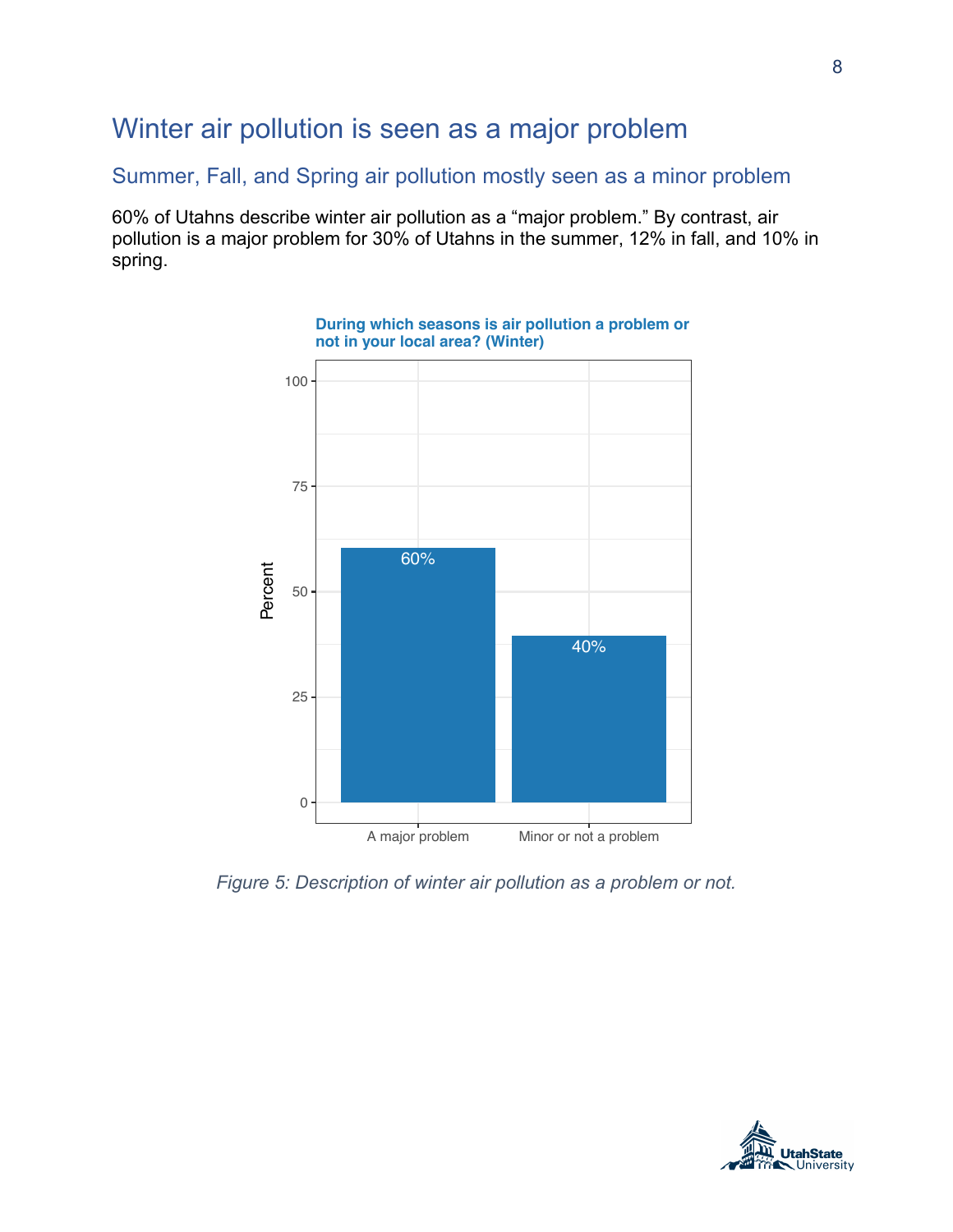#### Winter air pollution rated as a major problem across northern Utah

More than 60% of residents in the most populated northern Utah counties describe air pollution as a "major problem" during the winter. By contrast, only 9% of residents in Washington County describe winter air pollution as a major problem.



*Figure 6: Description of winter air pollution as a "major problem" in large Utah counties. Lines indicate margins of error for each county.* 

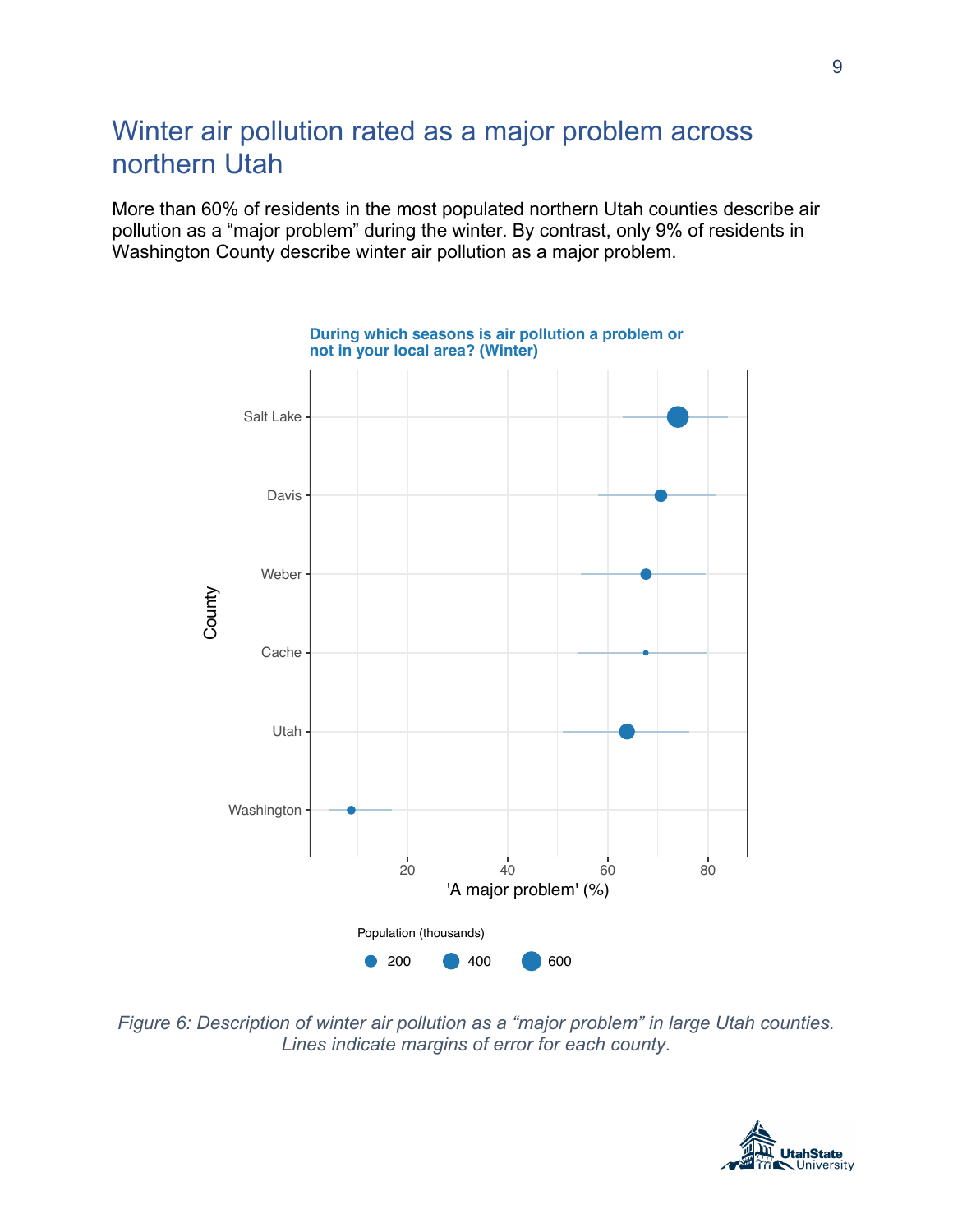#### Industry and vehicles ranked as most responsible for air pollution

About half of Utahns (48%) rank industrial sources (such as power plants, refineries, and factories) as contributing the most to air pollution in their local area. About one-third (35%) rank industry as the second largest source.

A slightly smaller share of Utahns (41%) rank vehicles (such as cars and trucks) as contributing the most to local air pollution. A similar number (44%) rank vehicles as the second largest source. Agriculture, homes, and other businesses were ranked as contributing the least to local air pollution.



#### **Industry as source responsible for air pollution**

*Figure 7: Ranking of industry as a source of air pollution.*

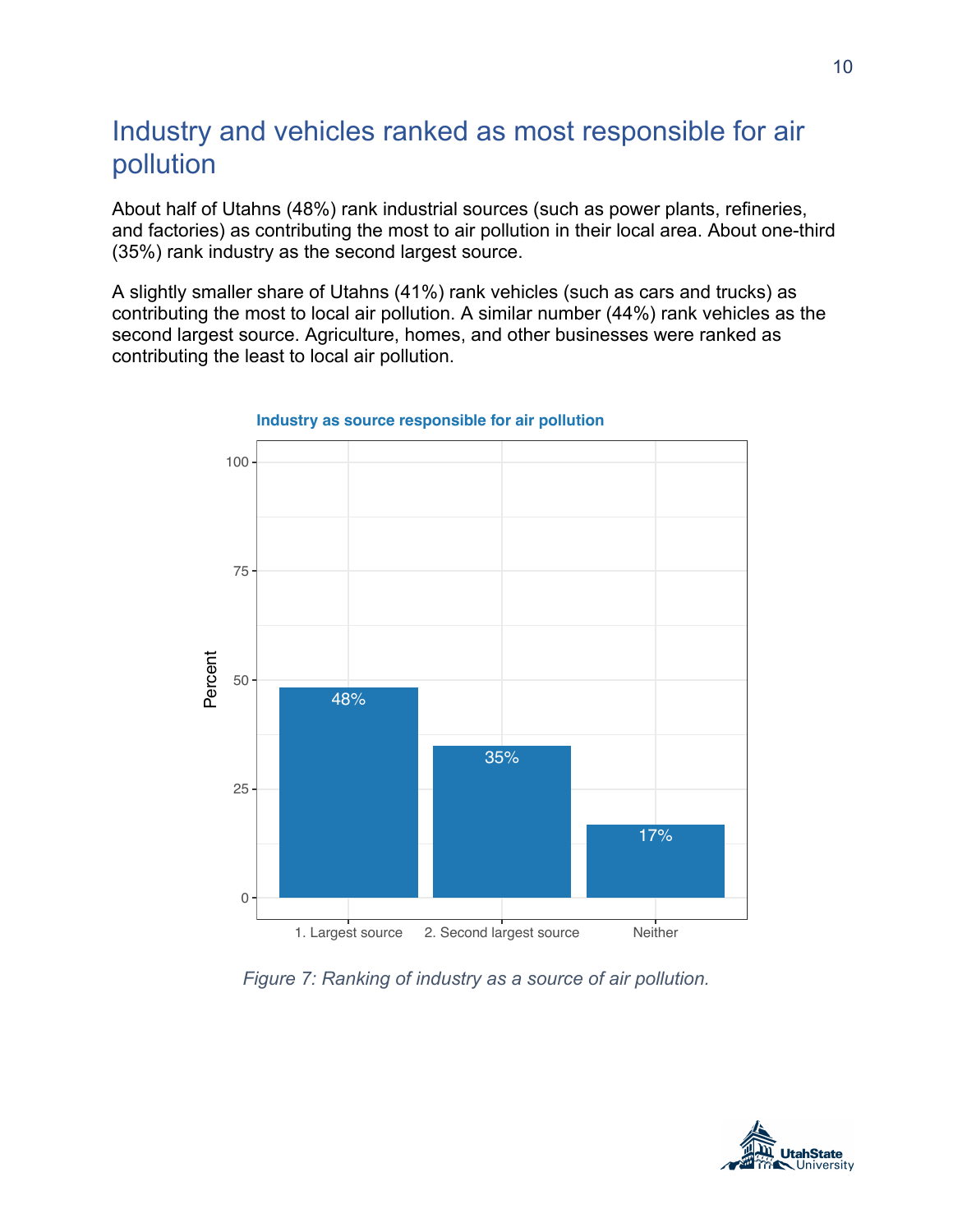

**Vehicles as source responsible for air pollution**

*Figure 8: Ranking of vehicles as a source of air pollution.*



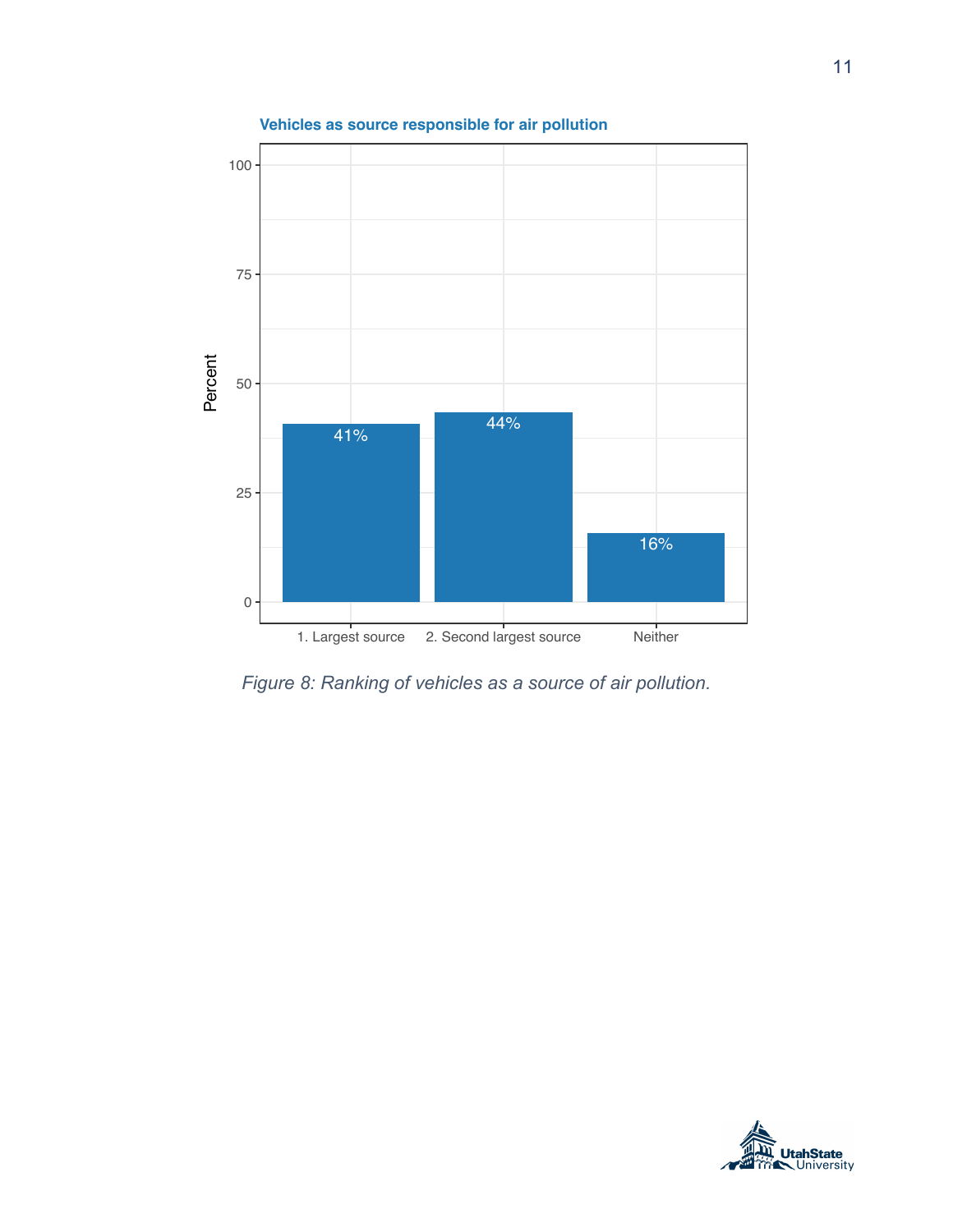#### Majority of Utahns conserve energy at home, drive less, and avoid idling to address air pollution

A large majority (80%) of Utahns are engaging in behaviors to conserve energy at home to address air pollution. A majority also report driving less (59%) and avoiding idling their vehicle (54%). About one-third (31%) report having supported or voted for measures to reduce air pollution.



**What actions do you take to address air pollution?**



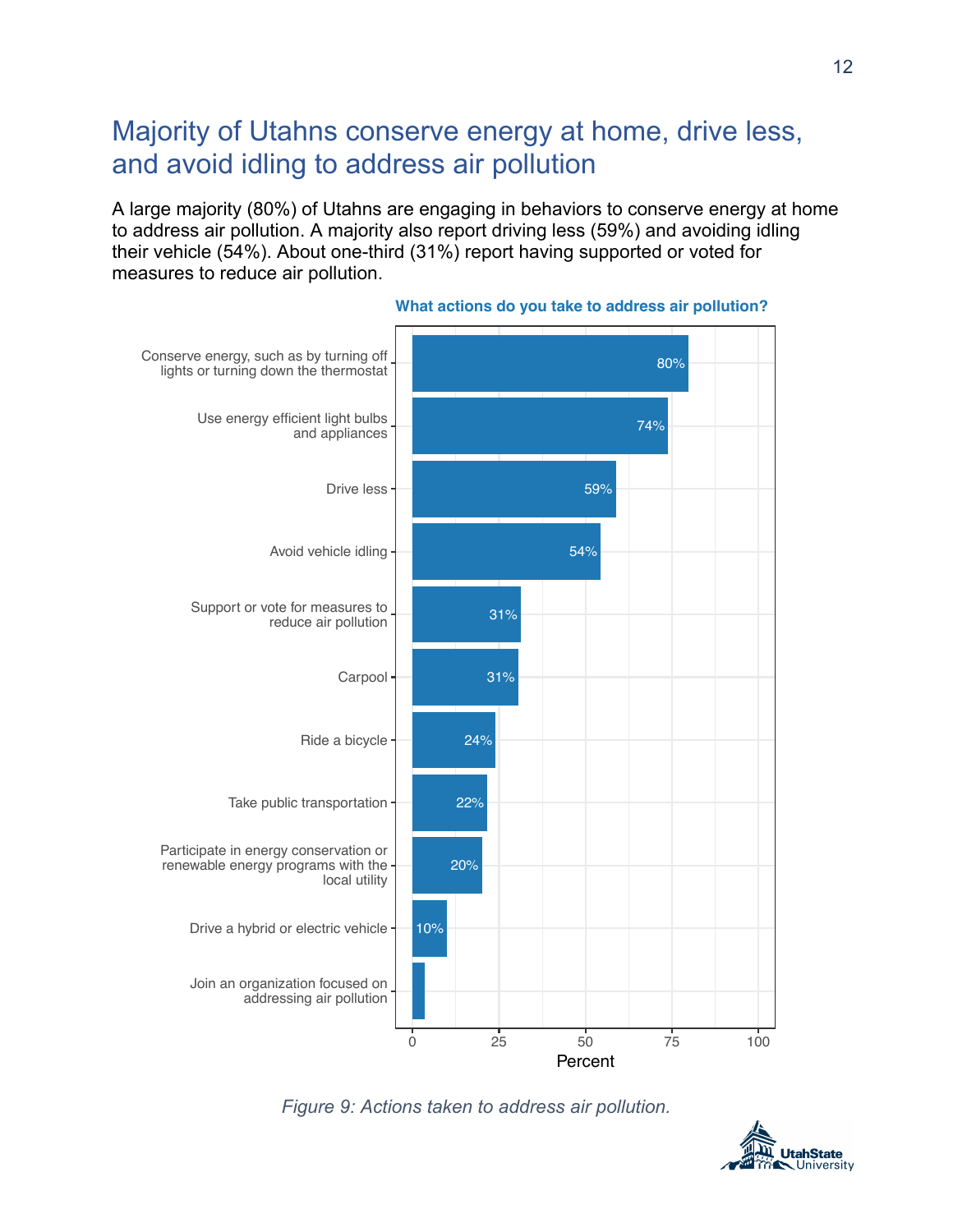## Appendix: Survey methodology

Survey interview dates: July 20 – July 26, 2017. Complete interviews: 1,307 adults (18+). Interviews were conducted online using a quota sample drawn from the Qualtrics panel.

Results are weighted to represent the Utah resident population using a multilevel regression and post-stratification (MRP) model. The model uses age, gender, race/ethnicity, and county of residence, combined with 2016 American Community Survey population counts. The average statewide margin of error is  $\pm$  6 percentage points at the 95% confidence level. Margins of error for county-level estimates are presented in each figure.

#### Survey questions

- How do you think the current air quality in your local area compares to the air quality 20 years ago?
	- o Air quality has improved
	- $\circ$  Air quality has remained the same
	- o Air quality has worsened
- How much do you think air pollution will harm you personally?
	- o Not at all
	- o Only a little
	- o A moderate amount
	- o A great deal
- How worried are you about air pollution?
	- o Very worried
	- o Somewhat worried
	- o Not very worried
	- o Not at all worried
- During which season(s) is air pollution a problem or not in your local area? Please rate the following from 1 (not a problem) to 3 (a major problem) [1: Not a problem; 2: A minor problem; 3: A major problem]
	- o Spring
	- o Summer
	- o Fall
	- o Winter
- How much do you think different sources are responsible for air pollution in your local area? Please rank the following 4 categories based on how much you think

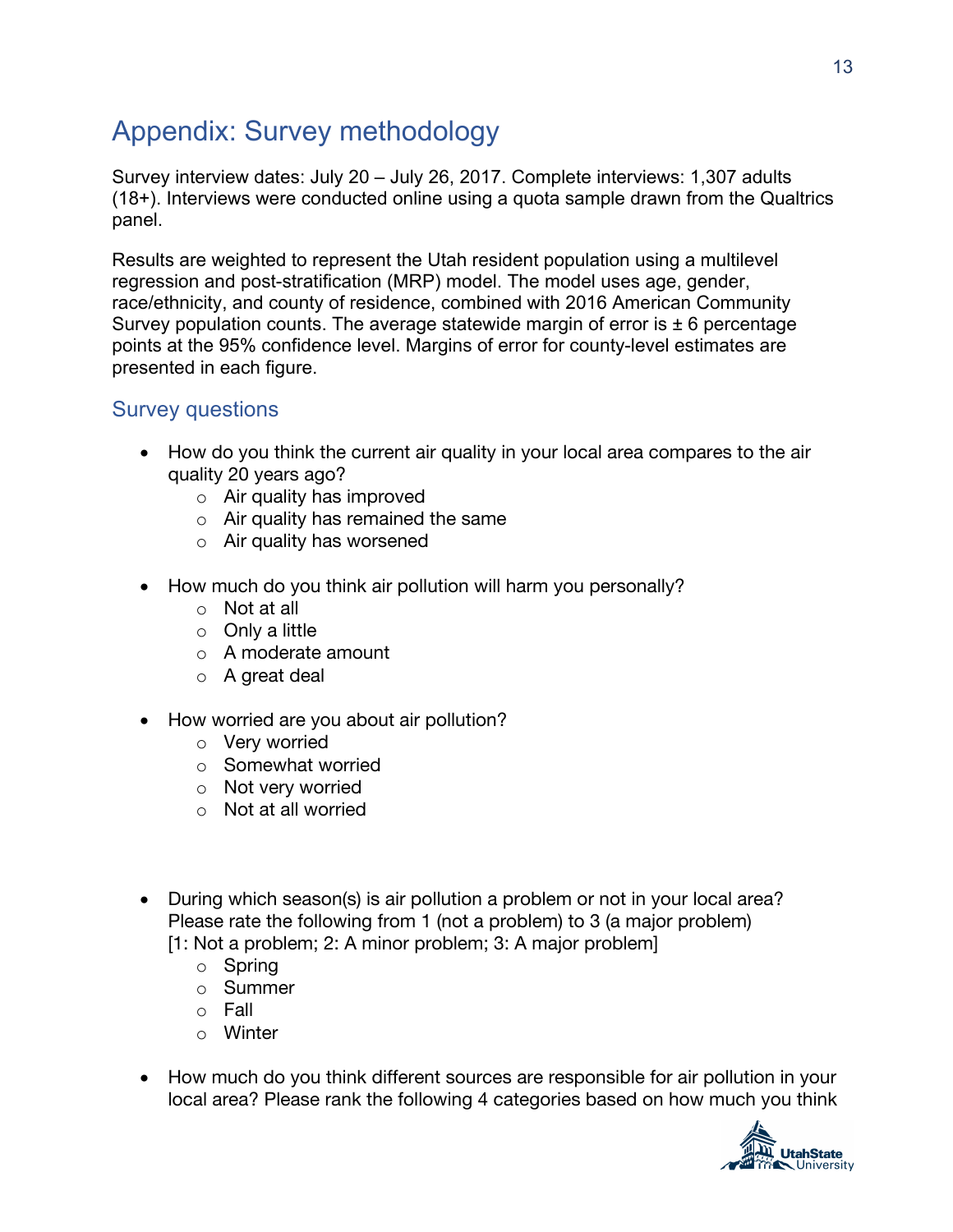each contributes to air pollution each year in your local area. Drag and drop the category that contributes the most at the top (1), and the one that contributes the least at the bottom (4).

- o Vehicles (such as cars and trucks)
- o Industry (such as power plants, refineries, and factories)
- o Agriculture (such as farms and ranches)
- o Homes and other businesses
- What actions do you take to address air pollution? Check all that apply.
	- o Drive less
	- o Drive a hybrid or electric vehicle
	- o Avoid vehicle idling
	- o Carpool
	- o Take public transportation
	- o Ride a bicycle
	- o Use energy efficient light bulbs and appliances
	- o Conserve energy, such as by turning off lights or turning down the thermostat
	- o Participate in energy conservation or renewable energy programs with the local utility
	- o Join an organization focused on addressing air pollution
	- o Support or vote for measures to reduce air pollution